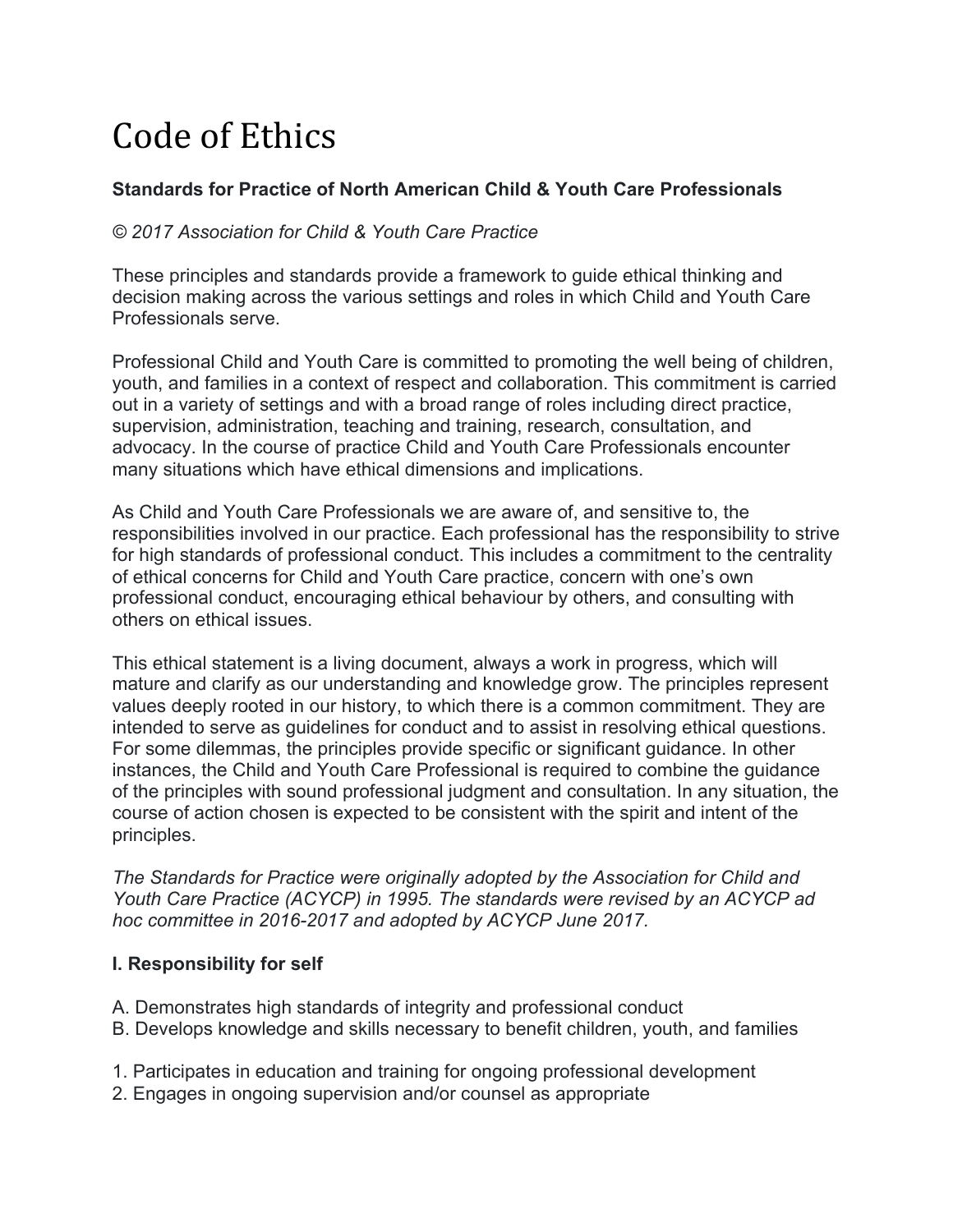- C. Maintains physical and emotional well-being
	- 1. Aware of personal values and their implication for practice
	- 2. Mindful of self as a growing and developing practitioner
	- 3. Understands the importance of self-care and the responsibility to seek guidance, counselling, and support

# **II. Responsibility to children, youth and families**

A. Does not cause harm

- 1. Encourages safe and ethical practice
- 2. Does not disrespect, exploit, or intimidate others

B. Maintains privacy and confidentiality as appropriate to role

C. Ensures services are culturally sensitive and non-discriminatory (regardless of race, colour, ethnicity, national origin, national ancestry, age, gender, sexual orientation, marital status, religion, mental or physical capacity/ability, medical condition, political views, or socioeconomic status)

- D. Provides protection and advocacy
	- 1. Recognizes, respects, and advocates for the rights of the child, youth and family
	- 2. Supports individuals in advocating for their own rights and safety

E. Fosters self-determination and personal agency

F. Encourages a child or youth's participation within a family and community, and facilitates the development of social networks

G. Recognizes the life space of young people involves physical, emotional, mental and virtual domains (including social media, messaging, gaming, etc.)

H. Respects the diversity of life patterns and expectations

- 1. Affirms that there are differences in individual and family needs and meets those needs on an individual basis
- 2. Ensures interactions reflect developmental age, status, understanding and capacity
- 3. Adapts to individual needs when designing and implementing plans and programs (including psychological, physical, social, cultural, and spiritual needs)

I. Values collaboration with colleagues and those from other disciplines

- 1. Makes referrals to other professionals as necessary and seeks assistance to ensure access to needed services
- 2. Observes, assesses, and evaluates services/treatments prescribed or designed by other professionals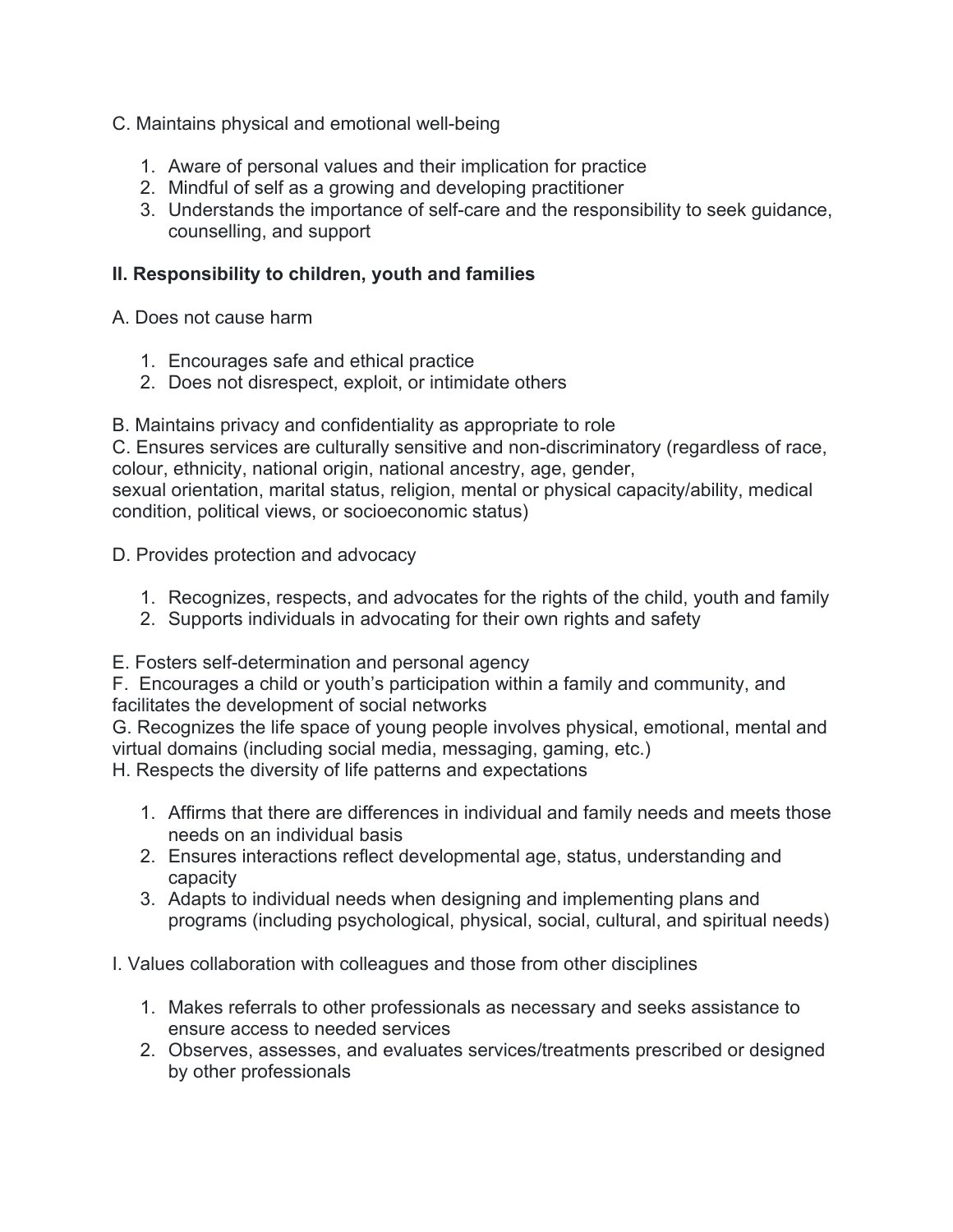- J. Ensures appropriate boundaries between professional and personal relationships
	- 1. Recognizes and adjusts for dynamics related to power, authority, and position
	- 2. Does not engage in harassment or sexual misconduct with a child, youth, or family member

### **III. Responsibility to the employer and/or employing organization**

A. Responds to employer in a professional manner and seeks to resolve differences collaboratively

- B. Treats colleagues with respect, courtesy, and equity
- C. Models flexibility and inclusiveness in working with colleagues and family members
- D. Respects the commitments made to the employer or employing organization

#### **IV. Responsibility to the profession**

A. Acts in a professional manner toward colleagues

- 1. Seeks arbitration or mediation with colleagues as appropriate
- 2. Reports ethical violations to appropriate individuals or boards when informal resolution is not appropriate or sufficient

B. Encourages collaboration among professionals, children, youth, family and community to share responsibility for outcomes

C. Ensures professional practice in training and research activities

- 1. Ensures education and training programs are competently designed and delivered
- 2. Ensures research is of high quality and is designed, conducted, and reported in accordance with quality and ethical standards

D. Ensures that practitioners, supervisors and administrators lead programs according to high-quality and ethical practice

#### **V. Responsibility to the community**

A. Promotes awareness of the profession and the needs of children, youth, and families to the community

B. Models ethical behaviour in relationships and interactions with community members

C. Promotes respect and appreciation of diversity, racial equality, social justice and cultural humility

D. Encourages informed participation by the public in shaping social policy and decisions affecting children, youth, and families